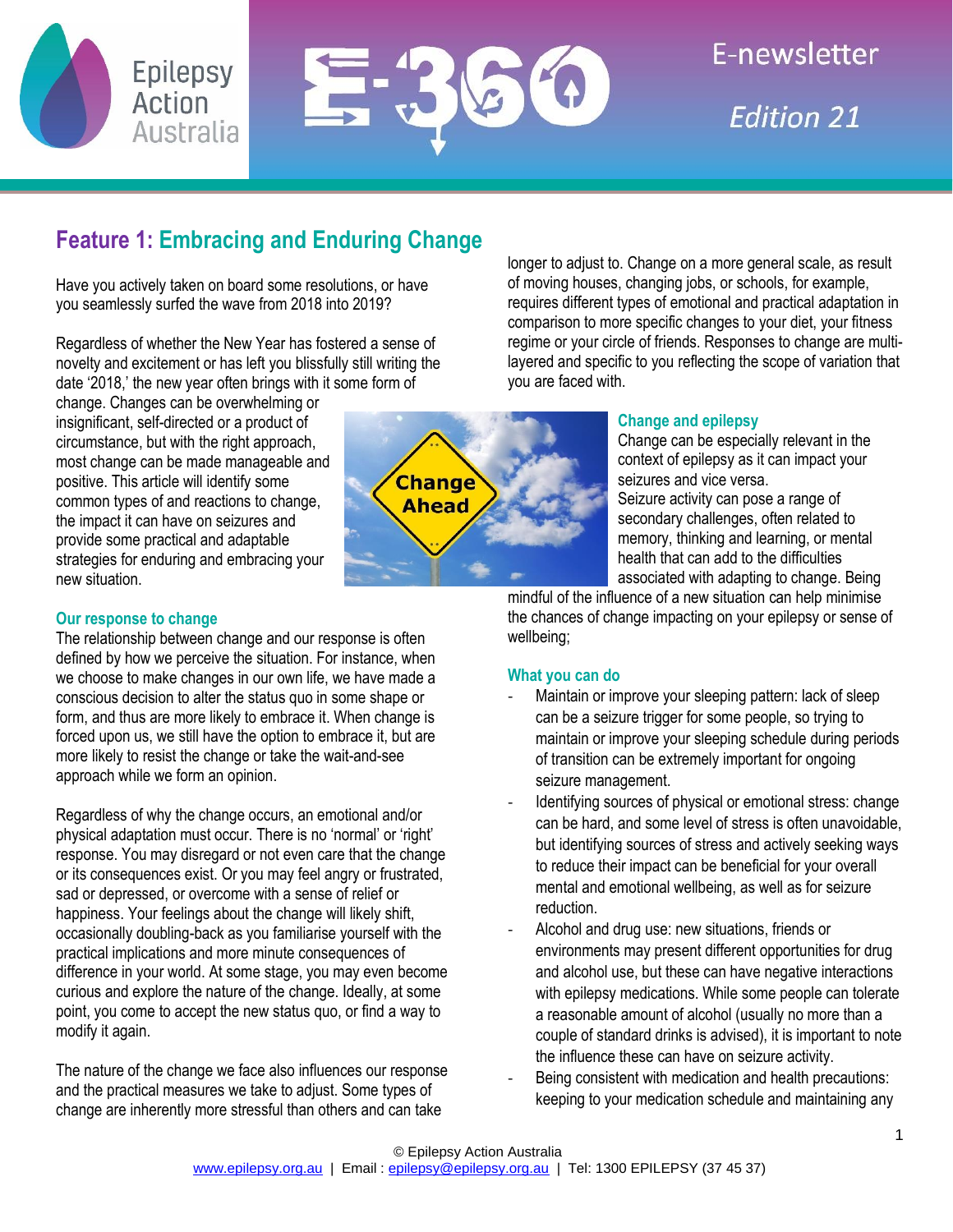

other precautionary steps you have in place is beneficial not just for reducing the likelihood and impact of seizures, but also for providing a sense of normalcy and comfort in the face of change, which can be reassuring regardless of whether you have epilepsy or not.

- Be aware of seizure triggers: if you have been diagnosed long enough to recognise your triggers, then you already have a leg up. If, however, you are still identifying what your seizure triggers are, introducing change can provide you with the challenge and opportunity to familiarise yourself with potential risks you were previously unaware of. The danger lies in not knowing whether something is a trigger until you are faced with it, so especially if you find yourself in a new setting or tackling dramatically different circumstances to your norm, keep an eye out for known triggers or anything that prompts any unusual or seizurerelated feelings.
- Check out the EpiDiary app for help tracking your seizure activity, triggers, sleeping and medication schedules <https://epidiary.com/login-page.php?l=en-AU>

Some other helpful strategies when it comes to managing change and your health, regardless of whether you have epilepsy include;

Being mindful of your mental state: You can best tackle challenging or novel situations when you are aware and attentive. Irrational thinking and emotional challenges presented by depression or anxiety can greatly impact on your ability to cope with change. Having epilepsy or any chronic illness can significantly increase your risk of anxiety or depression, and it is especially important to be conscious of where you are at mentally and emotionally. If you are not feeling like you are in the right state of mind to cope with change, then if you can, maybe put it off until you are more able to cope.

Listen to your body: Whether your body is sore from a new workout, conveying a hormonal change or warning of fatigue,

listen and respond to your body and its needs to maximise your mental and physical adjustment to new stimuli.

Reframe your thoughts: If you are struggling to embrace change, try looking at it from a



different perspective. Look for the positive aspects of the change, re-assess how severe the negative implications really are, consider if there is a way you can make it work for you, and put it in perspective. For instance, if you've ended up with a new boss at work, challenge yourself to identify anything positive they bring to the table – a more inclusive management style or a flexible perspective of your job description. If you're not enjoying the new boss, ask yourself why and how bad the situation really is – are the new team meetings really that dreadful, or was your previous boss just so great that it's hard to let go? Can you find a way for the change to benefit you – could you use the opportunity to develop a better working relationship with upper management, or is there something you can learn from this person? Lastly, consider just how much of an impact the change has on your overall existence – is this a person you must interact with for more than a few hours out of every week? Are they dramatically changing anything else in your workplace?

Of course, facing change head on can be challenging, and sometimes a little bit of help can go a long way in facilitating your adjustment. Talking to your friends or family may provide you the valuable insight and support you need. Some other tools that may help include

- E-quip [https://www.epilepsy.org.au/how-we-can](https://www.epilepsy.org.au/how-we-can-help/online-toolsresources/)[help/online-toolsresources/](https://www.epilepsy.org.au/how-we-can-help/online-toolsresources/) - a service for teenagers and young adults aimed at helping you along in the chaotic world of dating, depression, studying, working and so much more
- Neuro Wellbeing via the eCentreClinic <https://www.ecentreclinic.org/> - for brief courses that provide information on and teach practical skills for managing some of the cognitive and emotional challenges presented by epilepsy and other neurological conditions
- MyEpilepsyTeam<https://www.myepilepsyteam.com/> an online platform that puts you in touch with a wider community of people with Epilepsy who can relate to the unique challenges you face, provide support and practical insight for managing whatever change life throws your way

Have a look at 7 Tips for Dealing with Change <https://au.reachout.com/articles/7-tips-for-dealing-with-change>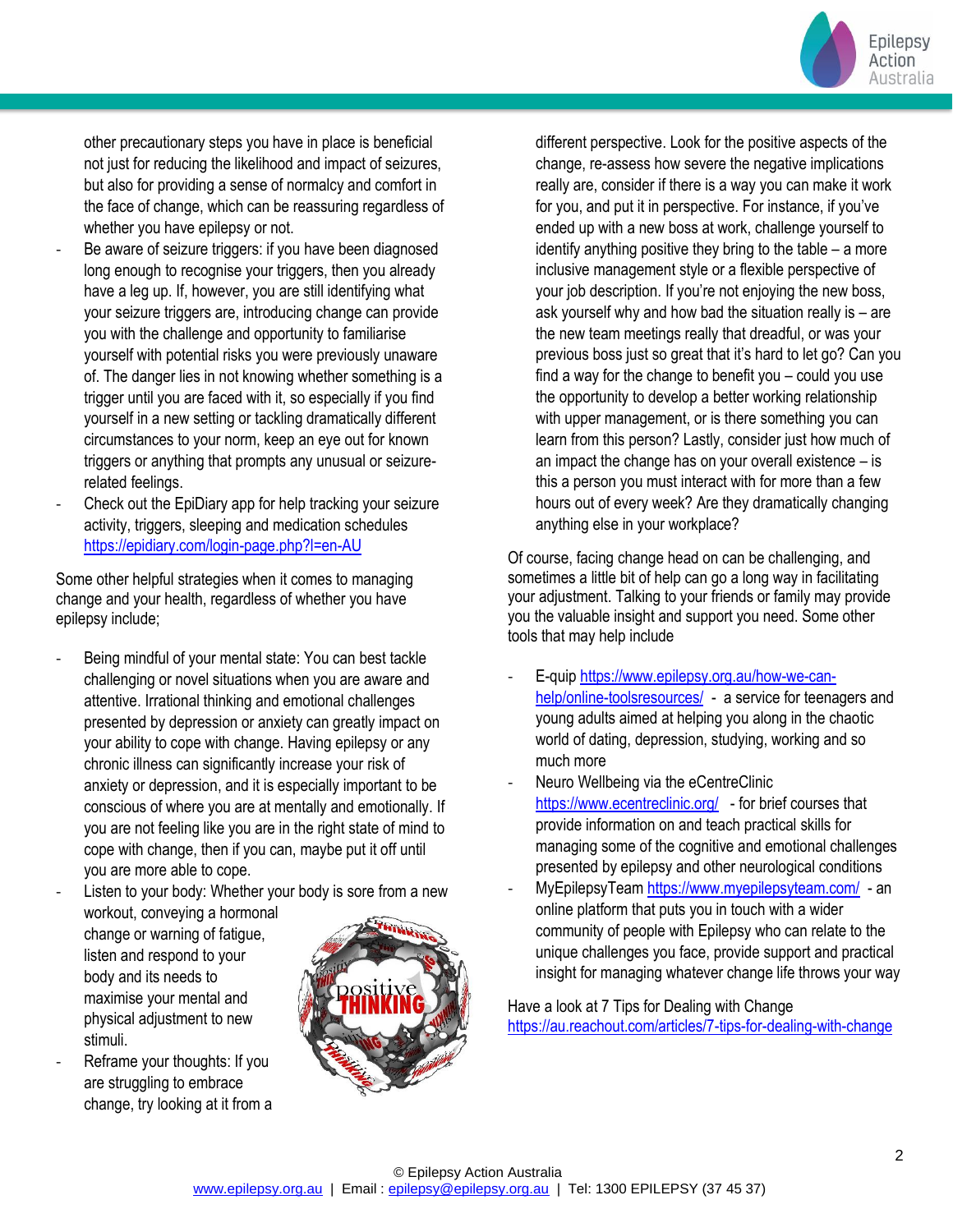

## **Feature 2: Prepare for severe weather events**

Unexpected or severe weather can happen anytime, in any part of the country. From bushfires, storm damage or floods, we all may be in the path of a nature-related emergency at some time. Thinking and planning ahead can lessen the damage and even save lives. If you or a loved one lives with epilepsy or any chronic health



condition, here are some things to think about, beyond food and shelter, to help you stay safe.

## **Have a Plan for Emergencies**

Your family may not be together if a disaster strikes, so work out how you'll contact one another and reconnect if separated. If appropriate, establish a family meeting place that's familiar and easy to find. Depending on the type of weather emergency you are expected to experience, it is important to plan ahead whether you are going to stay or leave.

How will you receive early emergency alerts and warnings? Find out local services or Apps (such as Country Fire Service) for your area and connect with them to be contacted with alerts.

## **Consider specific needs in your household.**

As you prepare your plan tailor your plans and supplies to your specific daily living needs and responsibilities. Keep in mind some these factors when developing your plan:

- Different ages of people within your household are there children at school or childcare?
- Responsibilities for helping others
- Locations frequently visited
- Medical needs including prescriptions and equipment
- Disabilities or access and functional needs including devices and equipment
- Pets or service animals

#### **Medication supplies**

Always keep enough medication or have back up of medication, especially in seasons and locations where you are more likely to endure an emergency such as a cyclone or bushfire. If you are aware of an impending storm or natural event and you are running out of medication, don't wait. Contact your doctor or pharmacy to stock up.

### **Have an emergency kit ready**

Keep important documents, including your medication scripts and your seizure management plan, current and accessible so you can grab it in an emergency. A **seizure first aid poster** [https://www.epilepsy.org.au/about](https://www.epilepsy.org.au/about-epilepsy/first-aid/)[epilepsy/first-aid/](https://www.epilepsy.org.au/about-epilepsy/first-aid/) may also be a good idea. Make sure you have a list of your medications, important documents, and, if possible, a supply of medication with

you at all times in a water tight bag or container. Keep your battery-operated radio and torch in this kit as well and have a store of an emergency supply of non-perishable food and water.

There are a number of online emergency plan checklists available in your state. Have a look at the **Red Cross checklist** [https://www.redcross.org.au/campaigns/prepare/prepare-get](https://www.redcross.org.au/campaigns/prepare/prepare-get-packing?gclid=EAIaIQobChMI4ZfZnZ-m4AIVih0rCh2MuAjzEAMYASAAEgJCN_D_BwE)[packing?gclid=EAIaIQobChMI4ZfZnZ](https://www.redcross.org.au/campaigns/prepare/prepare-get-packing?gclid=EAIaIQobChMI4ZfZnZ-m4AIVih0rCh2MuAjzEAMYASAAEgJCN_D_BwE)[m4AIVih0rCh2MuAjzEAMYASAAEgJCN\\_D\\_BwE](https://www.redcross.org.au/campaigns/prepare/prepare-get-packing?gclid=EAIaIQobChMI4ZfZnZ-m4AIVih0rCh2MuAjzEAMYASAAEgJCN_D_BwE)

## **Charge phones and devices**

Keep your phone and any electronic devices charged that you may need for reminders and contact with family and emergency response. Think about purchasing a mobile power bank (portable phone charger) for extra charge when the power is out.

#### **Communication - include others**

Talk about your plan to family, neighbours and friends. Discuss:

- potential emergencies with all household residents. For example, bushfires, severe storms and flooding
- how you plan to respond to each potential disaster
- what to do during power outages and if a personal injury occurs

• household roles during each emergency situation Have flexibility in your plan as things don't always go as planned. Check in with family or friends on a regular basis. If you are alone, consider staying with someone temporarily or use a shelter.

## **Stay informed**

Listen to the weather and know your total fire bans. Check radio, website, social media and news updates. Make sure you have a battery-operated radio if there is a power blackout. Subscribe to any local warning apps or calls.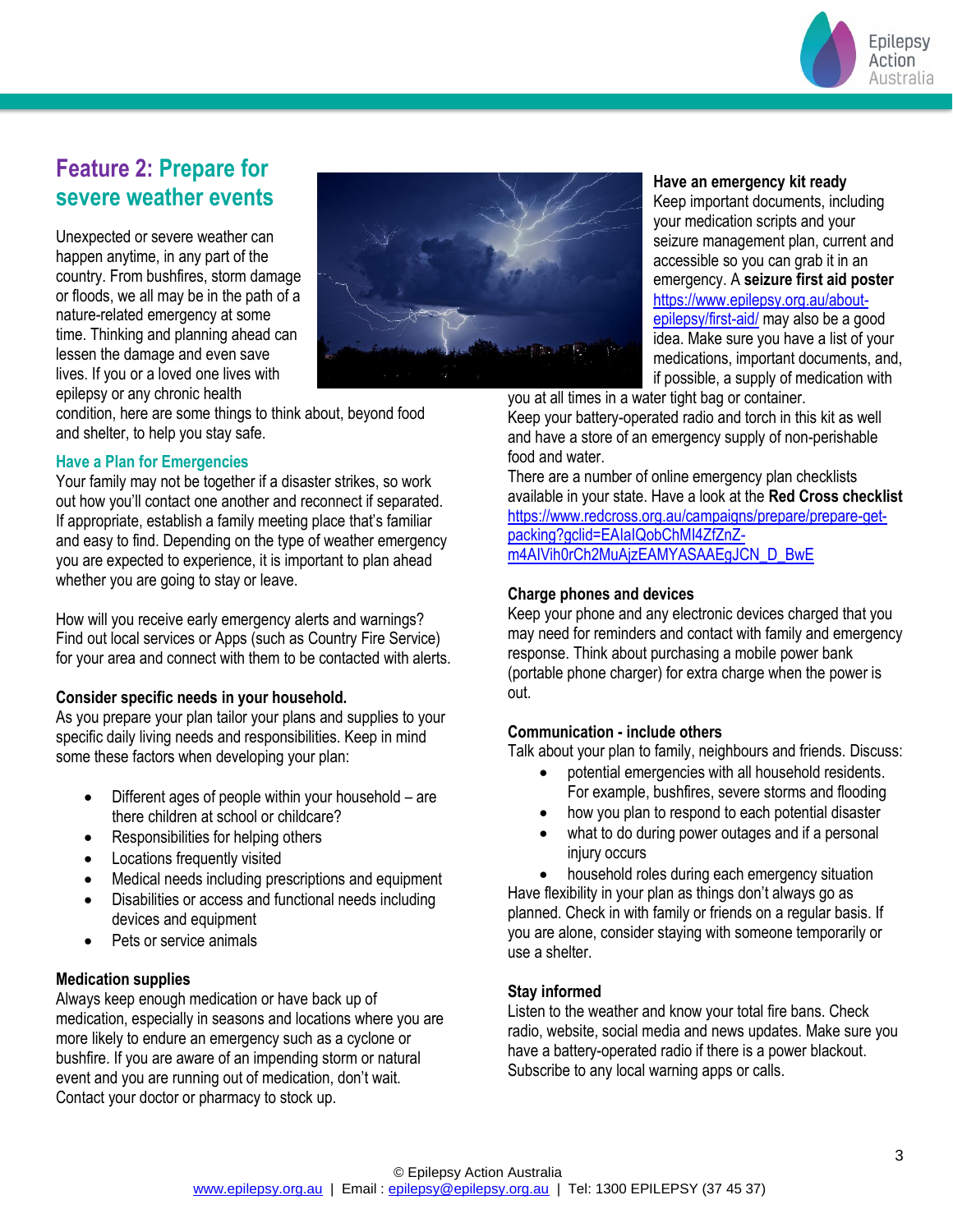

#### **Where to access warnings**

There are many ways for you to access warning information. The Bureau of Meteorology often give warnings well in advance:

- internet [Bureau of Meteorology website](http://www.bom.gov.au/)
- radio tune into your local station
- television watch out for televised weather updates
- BOM[s telephone weather service](http://www.bom.gov.au/other/tws/twsdir.shtml)

#### **Know when to leave and where to go.**

Know what to do and where to go to stay safe. Make sure you know local evacuation routes and check with your local emergency preparedness authorities or shelters about their policies for pets and animals.

Before you evacuate, remind your family or other household members of your central contact point in case you get separated. Make sure each household member has important phone numbers with them.

You must have a plan B if it becomes too dangerous to leave or you are unable to drive. Expect the unexpected and be prepared for several possibilities.



## **Services to contact if you are affected** Life threatening emergencies

(Police/Fire/Ambulance) - **000** (mobiles 000 and 112) State Emergency Services (SES) - **132 500**

Red Cross Register. Find. Reunite. system - once you have registered, it will help your friends and family locate you. The system

can be accessed during a disaster by:

- visiting the [Australian Red Cross website](https://www.redcross.org.au/)
- phoning the Australian Red Cross on 1800 100 188
- visiting an evacuation centre

## **In the News – The latest on epilepsy**



**Seizures that worsen during pregnancy is related to seizure type**

[https://www.neurologylive.com/conferences/aes-2018/seizure](https://www.neurologylive.com/conferences/aes-2018/seizure-worsening-pregnancy-postpartum-influenced-epilepsy-type)[worsening-pregnancy-postpartum-influenced-epilepsy-type](https://www.neurologylive.com/conferences/aes-2018/seizure-worsening-pregnancy-postpartum-influenced-epilepsy-type)

Women with focal epilepsy, particularly frontal lobe epilepsy, have higher rates of seizure worsening during pregnancy compared to women with generalised epilepsy.

#### **Acid reflux could cause death during seizures**

[https://www.purdue.edu/newsroom/releases/2019/Q1/acid](https://www.purdue.edu/newsroom/releases/2019/Q1/acid-reflux-could-cause-death-during-epileptic-seizures,-study-finds.html)[reflux-could-cause-death-during-epileptic-seizures,-study](https://www.purdue.edu/newsroom/releases/2019/Q1/acid-reflux-could-cause-death-during-epileptic-seizures,-study-finds.html)[finds.html](https://www.purdue.edu/newsroom/releases/2019/Q1/acid-reflux-could-cause-death-during-epileptic-seizures,-study-finds.html)

Recent research suggests that obstructive spasm of the larynx resulting in cessation in breathing may be a mechanism in sudden unexpected death in epilepsy (SUDEP).

#### **Concussions may contribute to the development of**

**epilepsy** [https://www.newswise.com/articles/fralin-biomedical](https://www.newswise.com/articles/fralin-biomedical-research-institute-scientists-link-concussions-to-seizures-development-of-epilepsy)[research-institute-scientists-link-concussions-to-seizures](https://www.newswise.com/articles/fralin-biomedical-research-institute-scientists-link-concussions-to-seizures-development-of-epilepsy)[development-of-epilepsy](https://www.newswise.com/articles/fralin-biomedical-research-institute-scientists-link-concussions-to-seizures-development-of-epilepsy)

The development of epilepsy triggered by mild traumatic brain injury (concussion) may be related to an abnormal response from specific brain cells, which change to form scars.

#### **Device implanted in brain reduces seizures dramatically**

[http://expressdigest.com/hope-for-epileptics-as-scientists](http://expressdigest.com/hope-for-epileptics-as-scientists-discover-device-implanted-in-the-brain-cuts-seizures-by-93/)[discover-device-implanted-in-the-brain-cuts-seizures-by-93/](http://expressdigest.com/hope-for-epileptics-as-scientists-discover-device-implanted-in-the-brain-cuts-seizures-by-93/)

Animal studies have shown when the device was implanted in the brains of rats with epilepsy, they experienced 75 per cent fewer seizures after just two weeks.

## **Distinguishing between epileptic seizures and psychogenic non-epileptic seizures (PNES)**

[https://www.prnewswire.com/news-releases/at-aes-2018](https://www.prnewswire.com/news-releases/at-aes-2018-cognizance-biomarkers-unveils-data-showing-it-can-accurately-distinguish-between-epileptic-and-psychogenic-nonepileptic-seizures-300758814.html) [cognizance-biomarkers-unveils-data-showing-it-can-accurately](https://www.prnewswire.com/news-releases/at-aes-2018-cognizance-biomarkers-unveils-data-showing-it-can-accurately-distinguish-between-epileptic-and-psychogenic-nonepileptic-seizures-300758814.html)[distinguish-between-epileptic-and-psychogenic-nonepileptic](https://www.prnewswire.com/news-releases/at-aes-2018-cognizance-biomarkers-unveils-data-showing-it-can-accurately-distinguish-between-epileptic-and-psychogenic-nonepileptic-seizures-300758814.html)[seizures-300758814.html](https://www.prnewswire.com/news-releases/at-aes-2018-cognizance-biomarkers-unveils-data-showing-it-can-accurately-distinguish-between-epileptic-and-psychogenic-nonepileptic-seizures-300758814.html)

A new biomarker-based blood test has the potential to revolutionie the diagnosis of epilepsy and distinguish between epileptic seizures and PNES.

## **New childrens video about epilepsy and sports: 'Stella Starfish wants to play Sports!'**

[https://www.youtube.com/watch?v=U0SK7wWyP4o&feature=y](https://www.youtube.com/watch?v=U0SK7wWyP4o&feature=youtu.be) [outu.be](https://www.youtube.com/watch?v=U0SK7wWyP4o&feature=youtu.be)

Stella the starfish loves to play football but is worried because she has epilepsy. Campi the Seahorse lives with epilepsy too, and he has an idea to help Stella learn more about epilepsy and playing sport.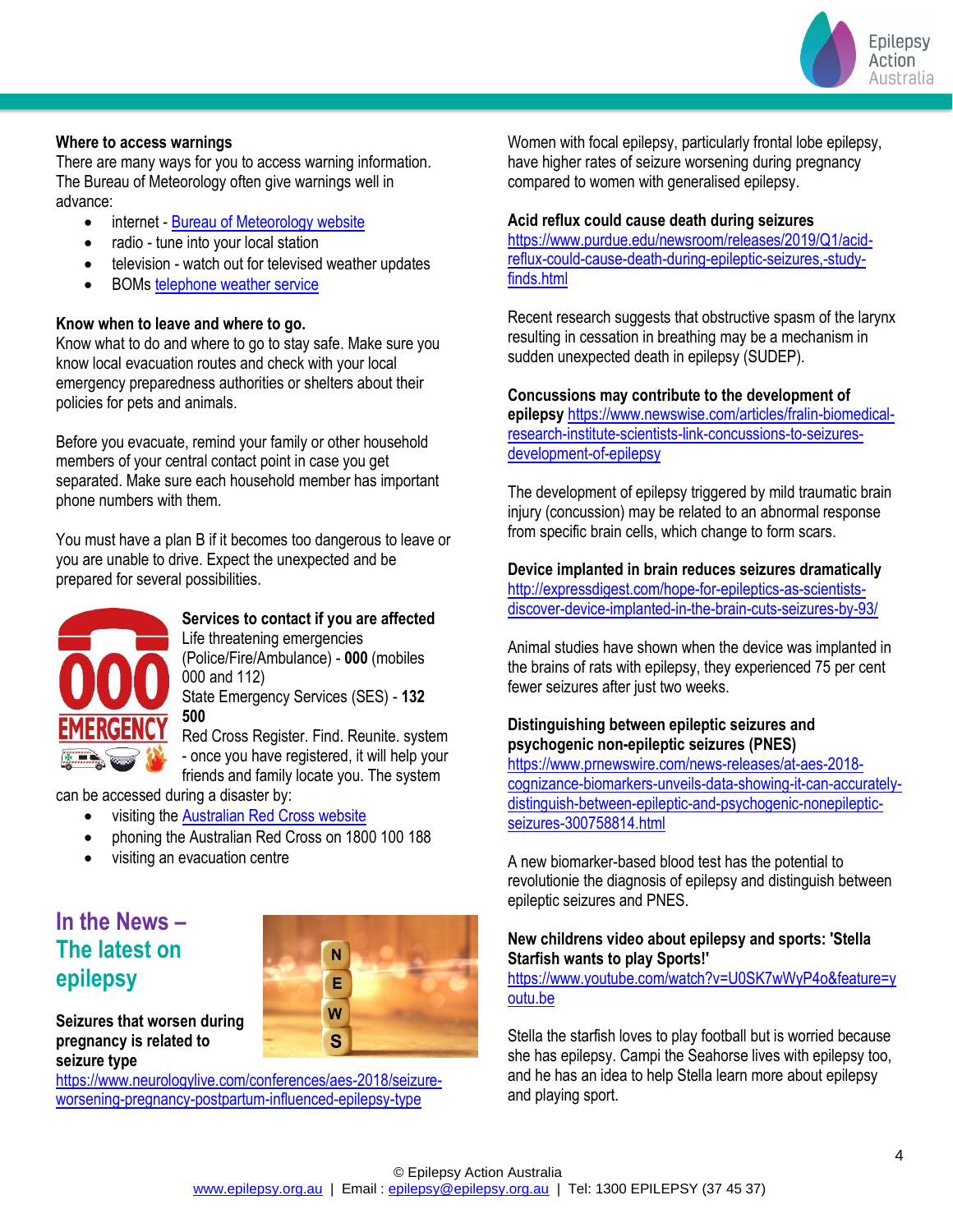

## **Q&As – Our service providers answer your questions**



**Q: I have had no seizures for about 4 ½ years, but last week I had 3 in one day. What could be** 

**the reason for this? I did miss my medication the day before, but it seems like 3 seizures is a bit extreme for only missing one dose.**

A: It sounds like you may need to have your medication and dose reviewed. The most likely explanation for the increase in seizures – is that your medication dose is right on the margin of maintaining seizure control and may need some slight adjustments. This could explain you being sensitive to missing just one dose.

People can take a medication for a long time and it works well, then suddenly the seizures return or increase in frequency for no apparent reason. These are often called "breakthrough seizures" and can sometimes happen due to external circumstances. So, take a look at your recent happenings as sometimes your environment – such as additional stress, poor sleep or poor diet, being unwell – may increase the risk of seizures as well.

There are many reasons why seizures can increase, and it is a good idea to make an appointment with your doctor to discuss the possible reasons, and what to do.

## **Q: I have recently started weaning off one epilepsy medication and introducing another. It has been a pretty bad experience and I'm suffering from a lot of dizziness and blurred vision. Is this from starting the new medication or stopping the old?**

A: Changing antiepileptic medication is different for each person. Just like starting a new medication, stopping one should be the same. You don't simply stop one and take another - there is usually a period where you are taking both medications together. This protects you from seizures until the new drug takes effect

In both situations the process should be slow and increments or reductions should be a small amount at a time. People tolerate different amounts, but the dizziness is bad, then possibly this process needs to go more slowly. Some people

start or phase out medications over a few weeks to lessen the unwanted side effects.

It will be difficult to tell what is causing the effects, but if they continue for several weeks, then they are more likely to be the side effects of the new medication. You may need to be monitored during this process and watch for and record any seizures. From start to finish,

switching medications can take several weeks.

You should contact your neurologist. In the interim your local pharmacist may be able to help or call Medicines Line 1300 633 424

See our Factsheet: Medical Management of Epilepsy [https://www.epilepsy.org.au/wp-content/uploads/2017/08/Fact-](https://www.epilepsy.org.au/wp-content/uploads/2017/08/Fact-Sheet-Medical-Management-of-Epilepsy.pdf)[Sheet-Medical-Management-of-Epilepsy.pdf](https://www.epilepsy.org.au/wp-content/uploads/2017/08/Fact-Sheet-Medical-Management-of-Epilepsy.pdf)

## **Q: Are there are any precautions someone I should take when travelling with a VNS. Does it set the metal detectors off?**

A: If you have a VNS implanted, there are some environmental hazards you need to be aware of. Being close to certain types of equipment can affect the generator. Here is a list of equipment you should be aware of:

- Antitheft devices, airport security systems, and other metal detectors —should not affect the generator or be affected by it. *As a precaution, however, move through them at a steady pace; do not linger in the area and stay at least 40 centimetres away from such equipment.*
- Electronic Article Surveillance (EAS) System tag deactivators — *The tag deactivators found in many retail stores can interfere with VNS Therapy when it is used near the generator. It can cause accidental activations or stop pulses*. Stay at least 60 centimetres away from tag deactivators to avoid potential interference.
- Devices with strong electromagnetic fields *Electrical or electromechanical devices with a strong static or pulsing magnetic field can cause the generator to start suddenly. Such devices may include strong magnets, tablet computers and their covers, hair clippers, vibrators, antitheft tag deactivators, and loudspeakers*. Keep this type of equipment at least 20 centimetres away from your chest. If your generator stops while you are in a strong electromagnetic field,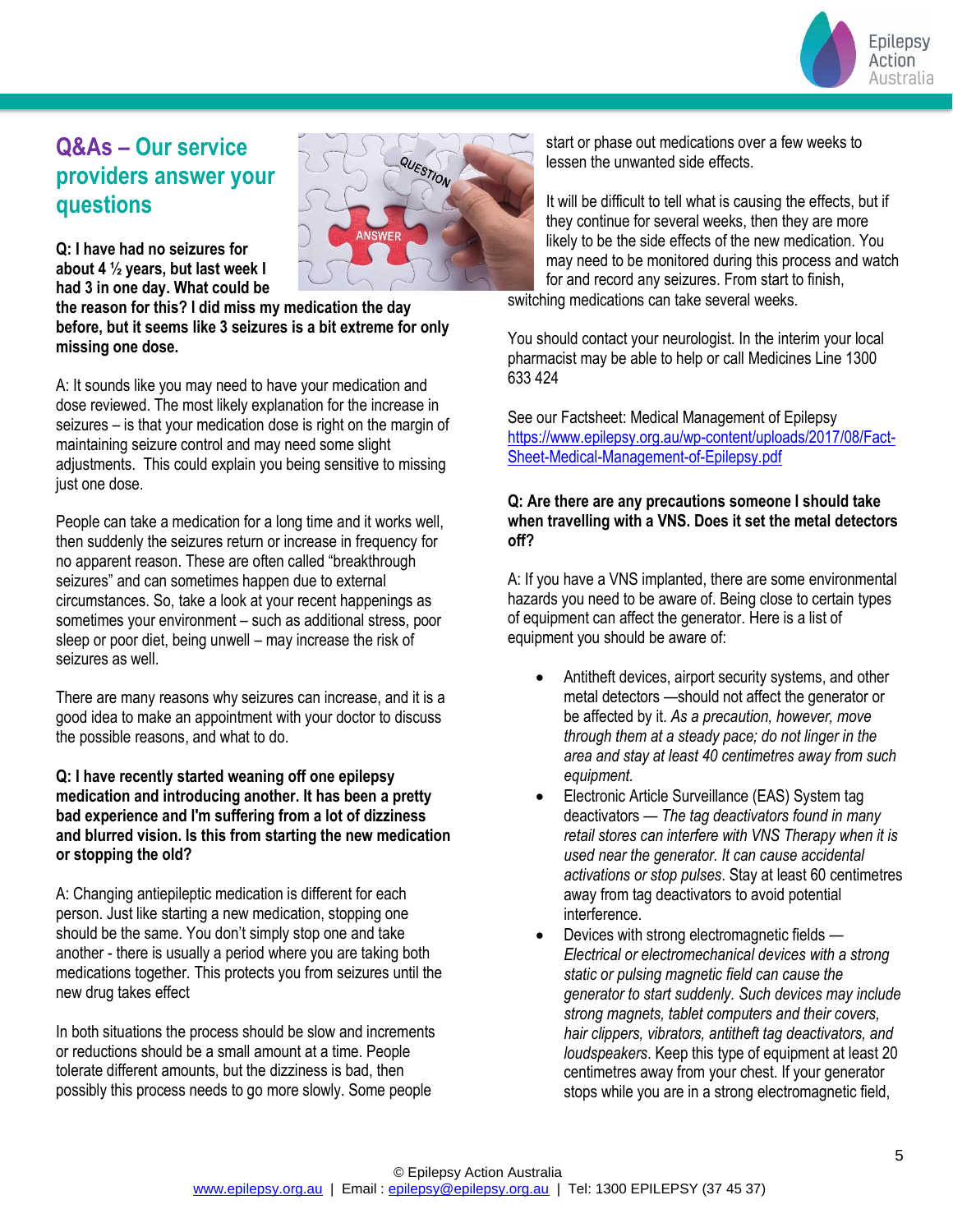

move away from the source so the device may return to regular operation.

- Transmitting devices Properly operating electrical ignition systems and power transmission lines should not affect the generator. *Sources with high energy levels, such as transmitting antennas, may interfere with the device*. Keep at least 2 metres away from any equipment that interferes with your device.
- Pacemaker Warning signs Talk to your doctor before going into places that have Pacemaker Warning signs.

Devices that shouldn't affect the generator:

- Small appliances Properly operating microwave ovens and other small electrical appliances, such as toasters, hair dryers, and electric shavers, should not affect the generator.
- Mobile phones can affect some implanted cardiac defibrillators and pacemakers, but tests to date show that they do not affect the VNS generator.



It is worth asking your doctor to write a letter to carry while travelling that explains the VNS device and magnets. Wands used during security checks could affect the VNS device or the magnet could trigger a security alarm.

Other tips:

- Keep your magnet in a different pocket or on your belt buckle, away from your wallet.
- If you use a computer often, don't wear the magnet on your wrist – wear it on your belt buckle or put it on the floor when you are working at the computer.
- Don't put the magnet on top of a television, stereo, or other electronic device.
- Don't enter rooms or places that have strong electronic or magnetic fields or that have warnings for people with pacemakers or other implanted devices.

For more extensive information go to: <https://us.livanova.cyberonics.com/patient-resources>

## **Taking Action – What's happening at Epilepsy Action**



## *THE COUNTDOWN TO PURPLE DAY 2019 IS ON!*

Mark **Tuesday 26th March** in your calendar but get set to celebrate all throughout the month of March!

Purple Day is in its  $11<sup>th</sup>$  year and is a global initiative dedicated to raising epilepsy awareness.

We are so excited to see what all our wonderful supporters, schools, groups and communities will be

getting up to in March!

There are so many ways to get involved…

- [Host your own fundraising](https://www.vision6.com.au/ch/10583/2c6c6gz/2410648/QzhllKPrEn9l8DFcZUXn0ERuHsFBBWXWxfNWHje3.html) 

[event](https://www.vision6.com.au/ch/10583/2c6c6gz/2410648/QzhllKPrEn9l8DFcZUXn0ERuHsFBBWXWxfNWHje3.html) <https://www.epilepsy.org.au/fundraising-for-purple-day/>

- [Get your school involved](https://www.vision6.com.au/ch/10583/2c6c6gz/2410649/QzhllKPrEn9l8DFcZUXnp7.eUNqcRcYYF1XG0iqo.html) [https://www.epilepsy.org.au/purple](https://www.epilepsy.org.au/purple-day-for-schools/)[day-for-schools/](https://www.epilepsy.org.au/purple-day-for-schools/)
- [Buy our merchandise](https://www.vision6.com.au/ch/10583/2c6c6gz/2410650/QzhllKPrEn9l8DFcZUXnyCcGHpdjpFpVlJsCCNWy.html) [https://www.epilepsy.org.au/get](https://www.epilepsy.org.au/get-involved/buy-merchandise/)[involved/buy-merchandise/](https://www.epilepsy.org.au/get-involved/buy-merchandise/)
- [Make a donation](https://www.vision6.com.au/ch/10583/2c6c6gz/2410651/QzhllKPrEn9l8DFcZUXn5SjBtQMOtpU79HO.MXkf.html) [https://www.epilepsy.org.au/donation/make](https://www.epilepsy.org.au/donation/make-a-donation/)[a-donation/](https://www.epilepsy.org.au/donation/make-a-donation/)

Contact our Purple Day Team on 1300 37 45 37 or email [epilepsy@epilepsy.org.au](mailto:epilepsy@epilepsy.org.au) to get involved.

## *IS YOUR SCHOOL SEIZURE SMART?*

Epilepsy Action Australia is offering a Purple Day special 10% discount for schools undertaking our Epilepsy Essentials course.

It's just **3 simple steps** to become a certified Seizure Smart School:

- 1. Teachers and support staff trained in epilepsy awareness
- 2. Have seizure management plans in place for all students with epilepsy
- 3. Hold a Purple Day fundraiser through our [website](https://www.vision6.com.au/ch/10583/2c6c6gz/2308834/QzhllKPrEn9l8DFcZUXnhK2WtsifhdioCsT7u6Gk.html)